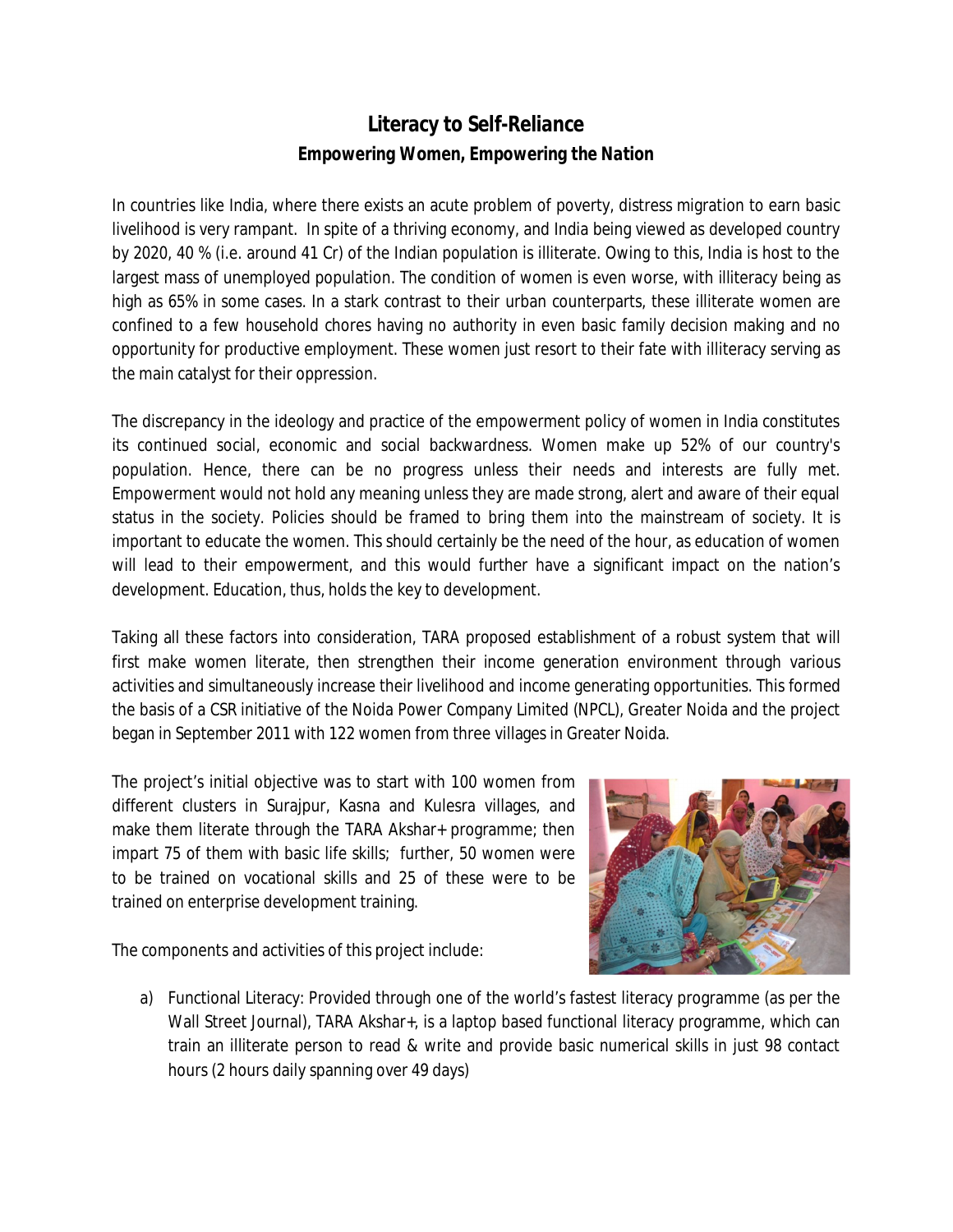- b) Life Skills Training: Post basic literacy, modules imparting life skills training aimed at enhancing the personality and knowledge of individuals on health, hygiene and related aspects, ultimately leading to increased employability opportunities.
- c) Vocational Skills Training: As the next step, participants would be trained in various vocational skills aimed at securing jobs
- d) Enterprise Development Training: Depending on the business acumen of the participants, enterprise development training would be provided, aimed at helping them set up Micro-Enterprises
- e) Linkages Facilitation: Post trainings, TARA would facilitate in setting up micro-enterprises, link these with financial institutions/ banks and also create market linkages for selling products/ services

## **Literacy Scenario in the targeted areas:**

The programme finally began with 122 women instead of the targeted number of 100 women with TARA Akshar+, which laid the foundation for the empowerment mission. This happened during the mobilization process, where while mobilizing 100 women, 22 more women joined the day the center started and they were determined that they would not leave and will also study. Seeing their determination and overwhelming response, these women were also accommodated. In all 122 women were addressed and made literate.

For the convenience of the students and also to enable to bring the benefits of the programme to their door steps, two to three sub-centers were organized locality wise and made operational. This showed the versatility and flexibility of organizing the sub centers.

While carrying out the initial survey of the students it was observed that Satyavati, member Block Development Committee (BDC), whose primary job is to monitor the development works in the block, was totally illiterate. She was asked by the Master Trainer to join the TARA Akshar+ Course, which she did. There was not a single drop-out once the course started and the result of the examination held at the end was 100% pass percentage.

**Impact of the programme:** After completion of the TARA Akshar+ course, an informal feedback session was conducted to assess the outcomes and impacts it produced on the participants. A general feeling that was observed after having become literate was:

- They were even more determined to make their children attend school
- They now had the confidence to demand and use preventative medical and hygiene facilities
- They expected to be able to deal more easily with issues of family health
- They now felt their worth in the family and community had gone up considerably
- They would now like to follow up with further training, especially with a view to getting jobs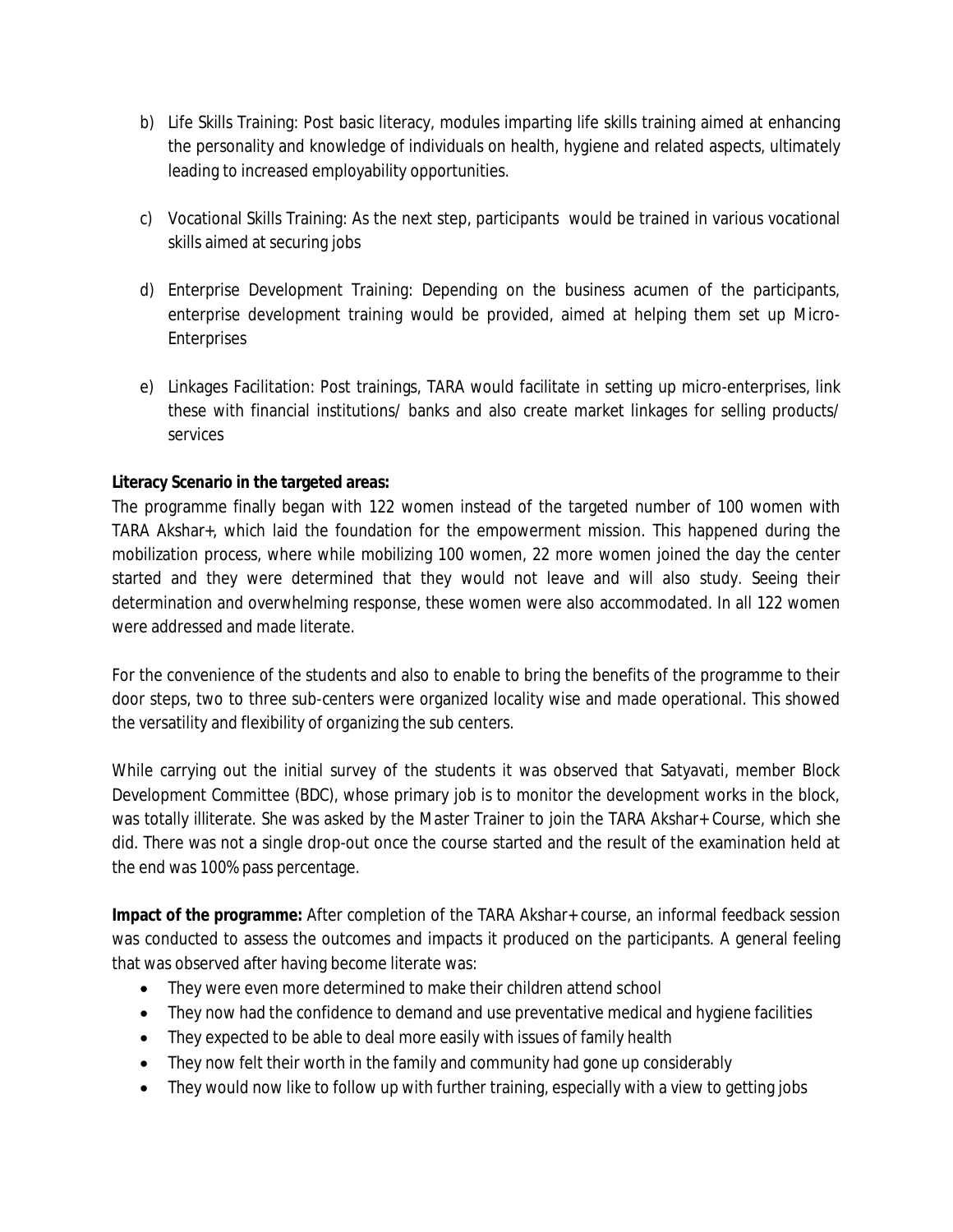## **Life Skills Training:**

Life skills education forms an integral part of vocational training programmes. The goal is to develop confident individuals capable of selfdirected growth and to provide them with the 'soft skills' they need in order to be successful and selfsufficient adults. It also provides them with a deeper understanding and awareness of self that helps individuals establish a good attitudinal foundation as well as a basis for long term professional and personal development. Life skills empower an individual to make informed decisions in their life. Effective acquisition of life skills can



influence the way one feels about oneself and others and can enhance one's productivity, efficacy, selfesteem and self-confidence. It also enables a person to deal effectively with the demands and challenges confronted in everyday life.



Thus, soon after the literacy, the training on life skills began, where the participants learnt about identity, goals and expectations, SWOT (strengths, weaknesses, opportunities and threats), attitude, self-esteem. Besides, they will also be taught about some social and interpersonal skills like gender; values and perceptions; balancing relationships; decision making; communication skills; conflict resolutions; and handling responsibilities.

The participants initially did not understand the importance of life skills, but slowly and gradually, as this training was made part of the vocational training, it has gained acceptance and women now look forward to understand, learn new concepts and share

their own experiences. One can easily observe the change that has been brought about in the lives of these women.

## **Vocational Training:**



Post-literacy programme, training needs assessment carried out for all the women through personal interviews and focused group discussions, helped understand the needs and desires of the participants. Accordingly, vocational training was planned for them and has been initiated alongside the life skills programme. The women in some clusters were quite hesitant in undergoing the vocational training initially and insisted that they enjoy studying and would want to